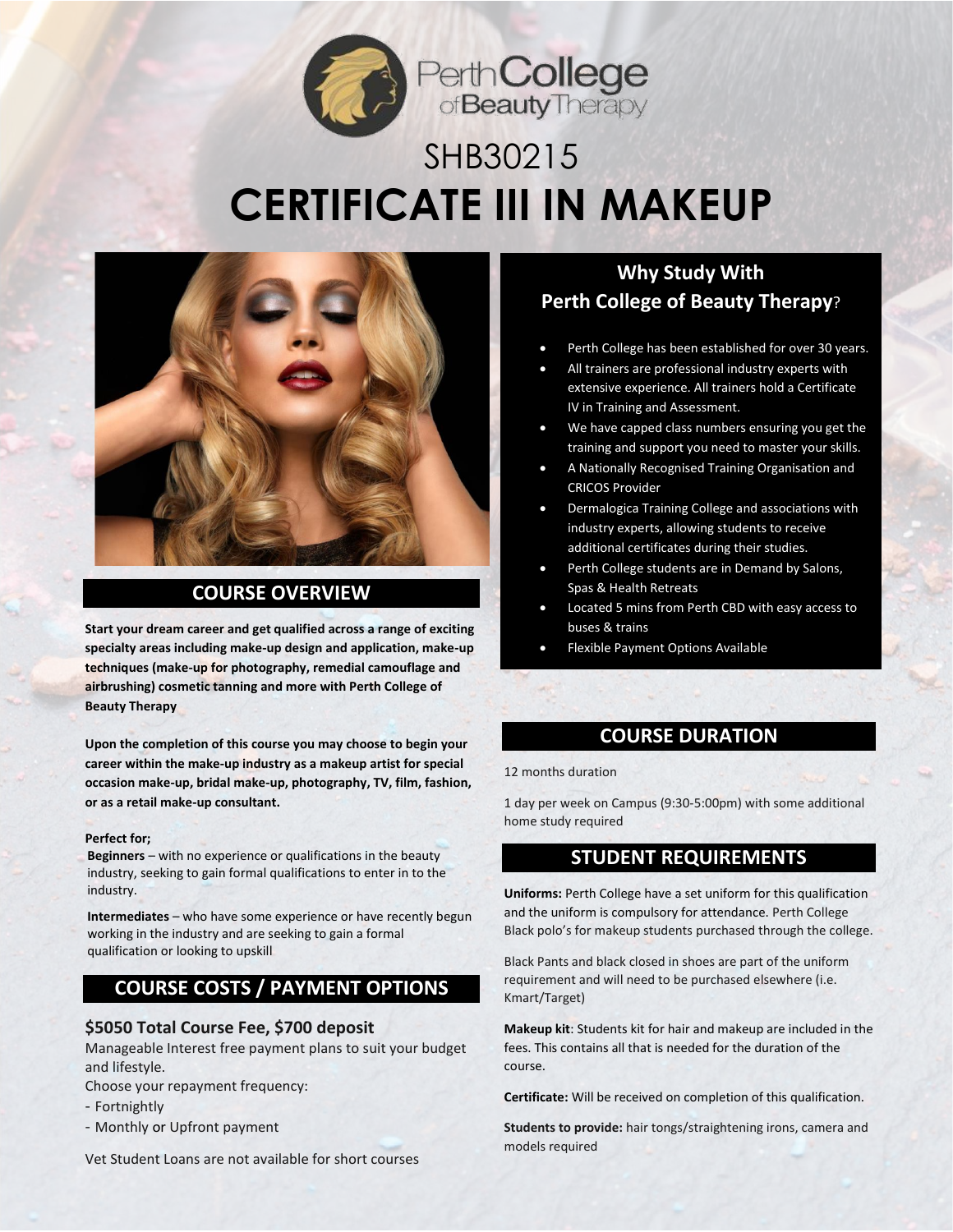

**On successful completion of the units listed below you will receive your Nationally recognised qualifications for SHB31215 Certificate III in Makeup**

| UNITS OF COMPETENCY |                                                                                   |
|---------------------|-----------------------------------------------------------------------------------|
| SHBBMUP002          | Design and apply make-up                                                          |
| SHBBMUP003          | Design and apply make-up for photography                                          |
| SHBBMUP004          | Design and apply remedial camouflage make-up                                      |
| SHBBMUP005          | Apply airbrushed make-up                                                          |
| SHBBMUP006          | Design and apply creative make-up                                                 |
| SHBBRES001          | Research and apply beauty industry information                                    |
| SHBXCCS002          | Provide salon service to clients                                                  |
| SHBXCCS001          | Comply with organisational requirements within a personal services<br>environment |
| SHBXWHS001          | Apply safe hygiene, health and work practices                                     |
| SHBHDES002          | <b>Braid hair</b>                                                                 |
| SHBHDES006          | Design and style long hair creatively                                             |
| SHBBCCS001          | Advise on beauty products and services                                            |
| SHBBMUP007          | Work collaboratively on make-up productions                                       |
| SHBXCCS001          | Conduct salon financial transactions                                              |
| SHBBOS001           | Apply cosmetic tanning products                                                   |

## Turn your dream career into a reality with



## Perth College of Beauty Therapy.



© Copyrigh[t MVJ Enterprises t/a Perth College of Beauty Therapy, YES College 2](https://training.gov.au/Organisation/Details/0249)018 RTO Code: 0249, CRICOS Provider Code: 03282E 339 Albany Hwy, Victoria Park WA 6100 Ph: 9361 3111 E[: enquiries@perthcollege.com.au](mailto:enquiries@perthcollege.com.au) W: perthcollege.com.au